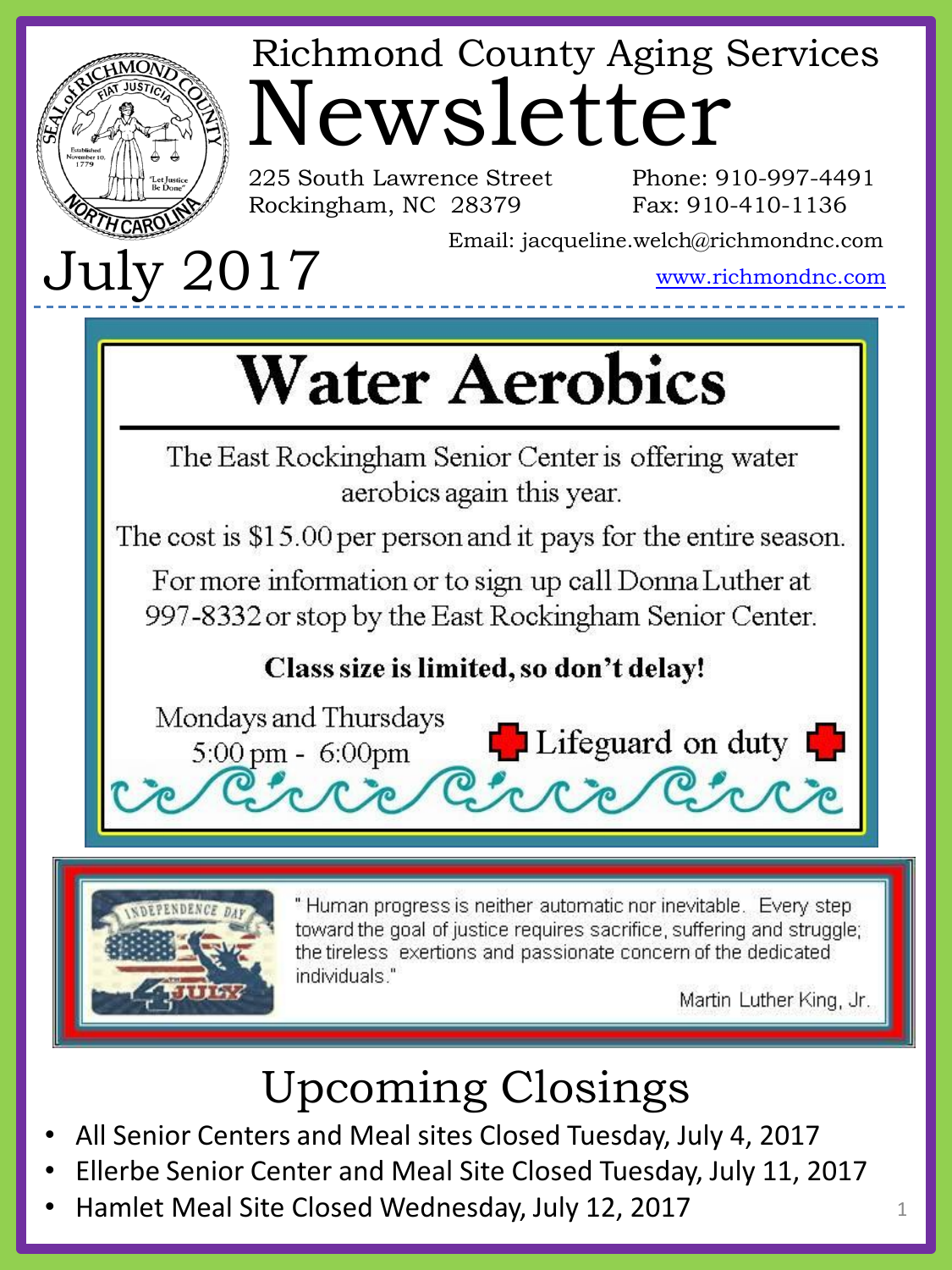

Take a break from the sun and enjoy some fun, all while learning some very important Summer Safety Tips & the importance of staying hydrated in the summer heat.

### House Work All of the answers in this quiz contain the word HOUSE.

- 1. Dwellings for people who shouldn't throw stones.
- 2. 1600 Pennsylvania Avenue.
- 3. Where ferns and philodendrons flourish.
- 4. Classic PBS nonfiction series.
- 5. Property made famous by Nathaniel Hawthorne.
- 6. Tip O'Neill and Newt Gingrich have both held this job.
- 7. Series of books by Laura Ingalls Wilder.
- 8. Where no husband likes to be.
- 9. Where beatniks often gathered in the 1950s.
- 10. An organization or a plant that is very weak and can easily be destroyed.
- 11. An highly valued cut of beef.
- 12. Virginia Woolf's classic novel, To the  $\blacksquare$

#### **Answers on page 4**

## Learn How To Recycle Plastic Grocery Bags Into Sleeping Mats for The Homeless

Join Aging Services as we work together to help the homeless and the environment with this fun and creative project.

• Learn how to fold, cut and loop the plastic bag strips into "plarn" or plastic yarn

• Learn the simple technique of crocheting the plarn with either a hook or your fingers.

**Weekly Classes: East Rockingham** 

**Senior Center-Mondays At 1:00pm 997-8332** 

**Ellerbe Senior Center- Call Judy For** More Details 652-6006

Save your Plastic Grocery Bags! Give them to your senior center director.

### A Very Special Thank You!

**To Richmond County Staff for** raising \$ 928.00 to help us purchase fans for older adults in need.

Ω.

To the Richmond **County Sheriff's** Department, **Community Home** Care and Hospice, Sterling Welch, Dee Dee Briggs, Sandy with Humana, James Parker with **NC Works Career** Center and Larry Evans for helping us at our Veteran's **Breakfast Program** in Ellerbe on  $6/22/17$ .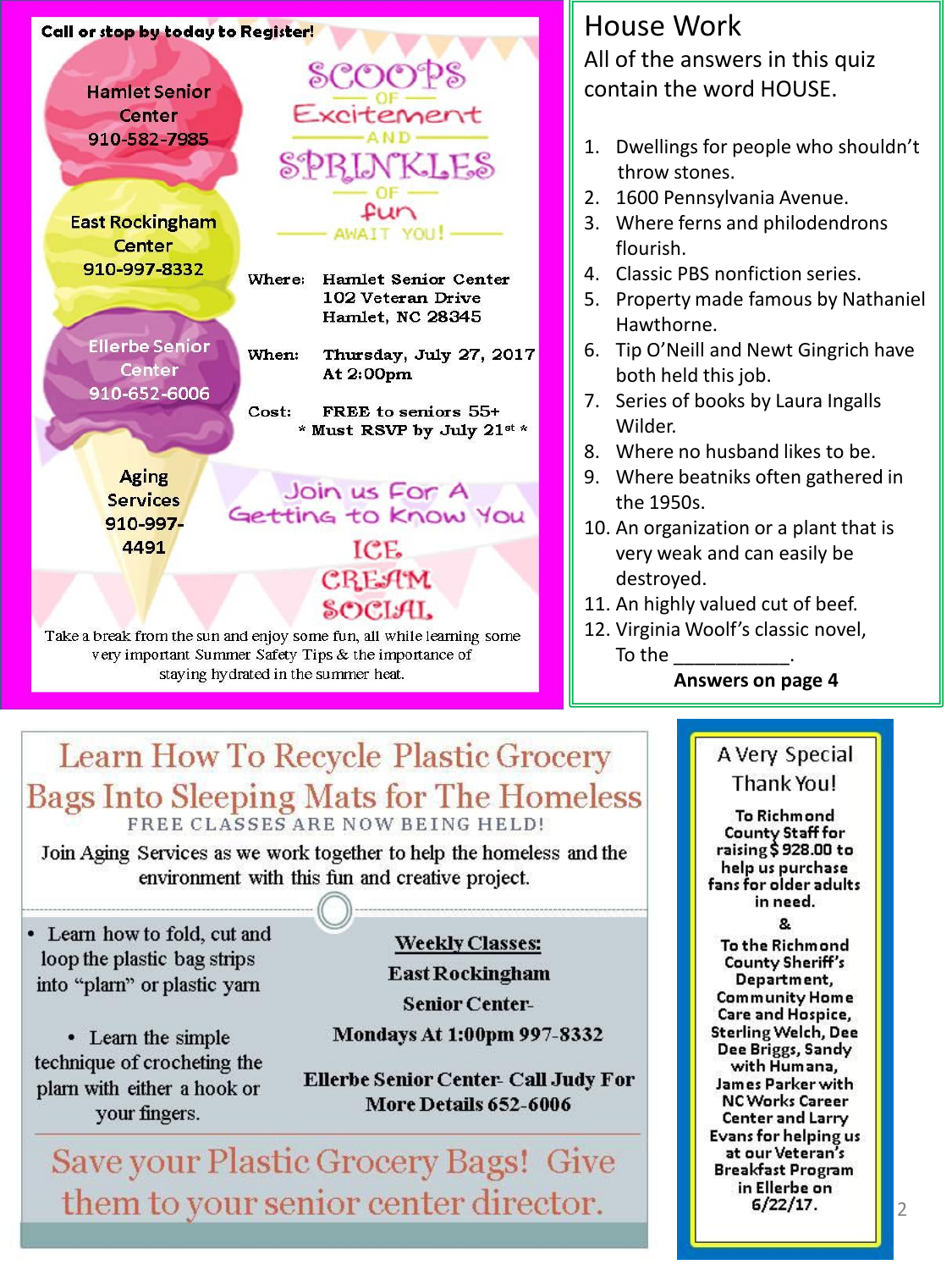